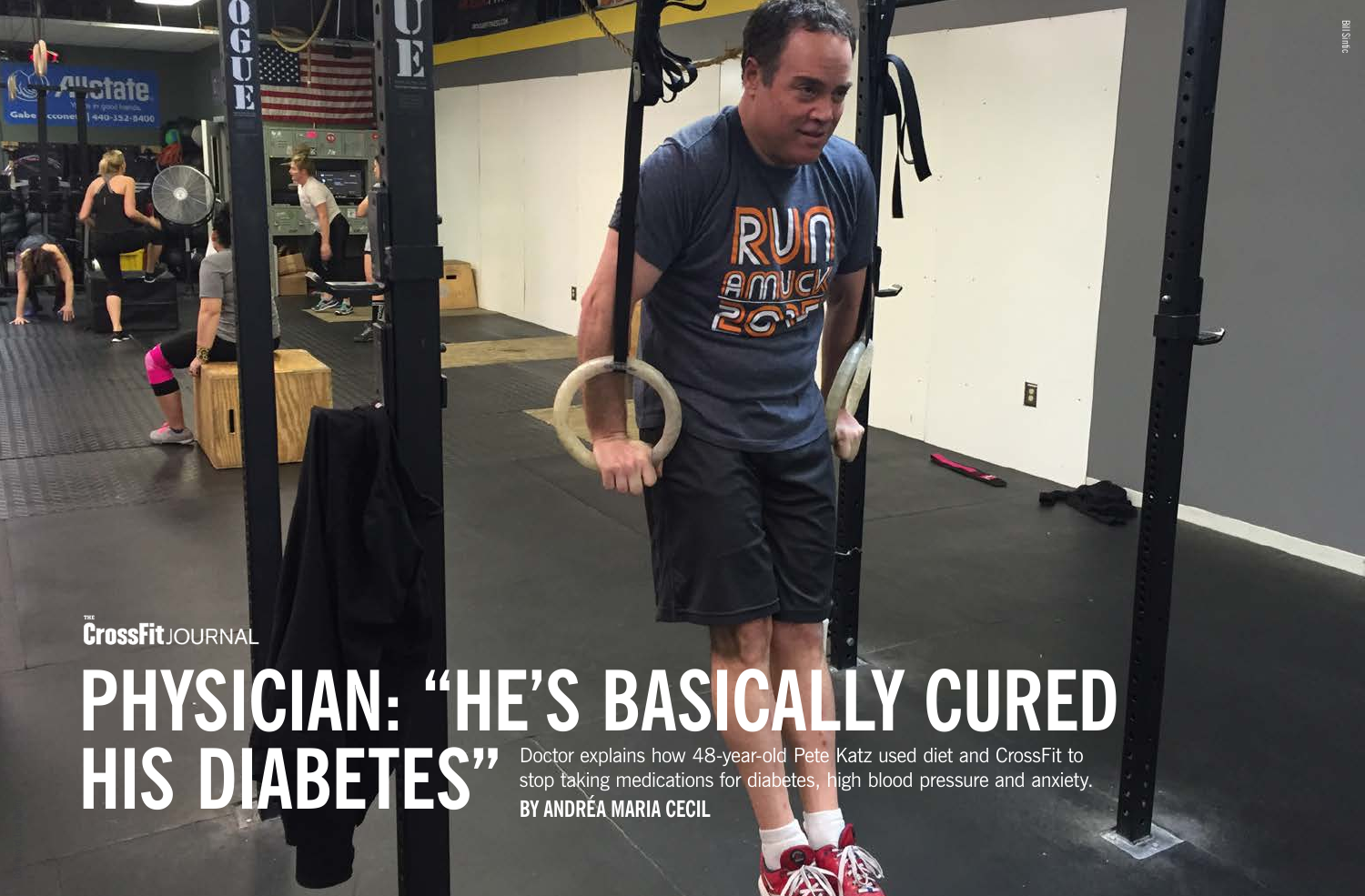Days before Pete Katz's visits to his primary-care physician, he would go on a diet. It was his vain attempt to nudge his health markers in the right direction.

But the short-lived change had little effect on an increasingly

"Pete was in a common situation for many patients in that his weight was not ideal. And early on he did not have significant health problems from that," said Dr. J. Harry Isaacson, Katz's physician of roughly 15 years. Isaacson is also assistant dean for clinical education at the Cleveland Clinic Lerner College of

"Many people end up crossing a threshold … where they start to accumulate different health problems from their weight."

For Katz, that threshold was a Type 2 diabetes diagnosis at the

"That's a whole different ball game," Isaacson said.

To treat the disease, the doctor prescribed oral medication. After three years, it wasn't enough. So Isaacson prescribed an inject able drug. This was in addition to Katz's treatments for anxiety and high blood pressure.



Injecting himself with medicine and constantly monitoring his insulin put enough fear into Katz that he finally heeded the advice Isaacson had long been giving him: Change your diet

Before then, Katz had tried multiple diets and exercise programs over the years; nothing stuck. This time, he started following the Paleo Diet. About a month later—in November 2012—he had his first class at CrossFit Painesville in Ohio.

Six months after that, Katz was able to discontinue all of his

"He's basically cured his diabetes with his attention to lifestyle,"

He added: "For someone to go off medications and control it, it's quite uncommon, actually."

The doctor called Katz's ability to affect his own health "remark -